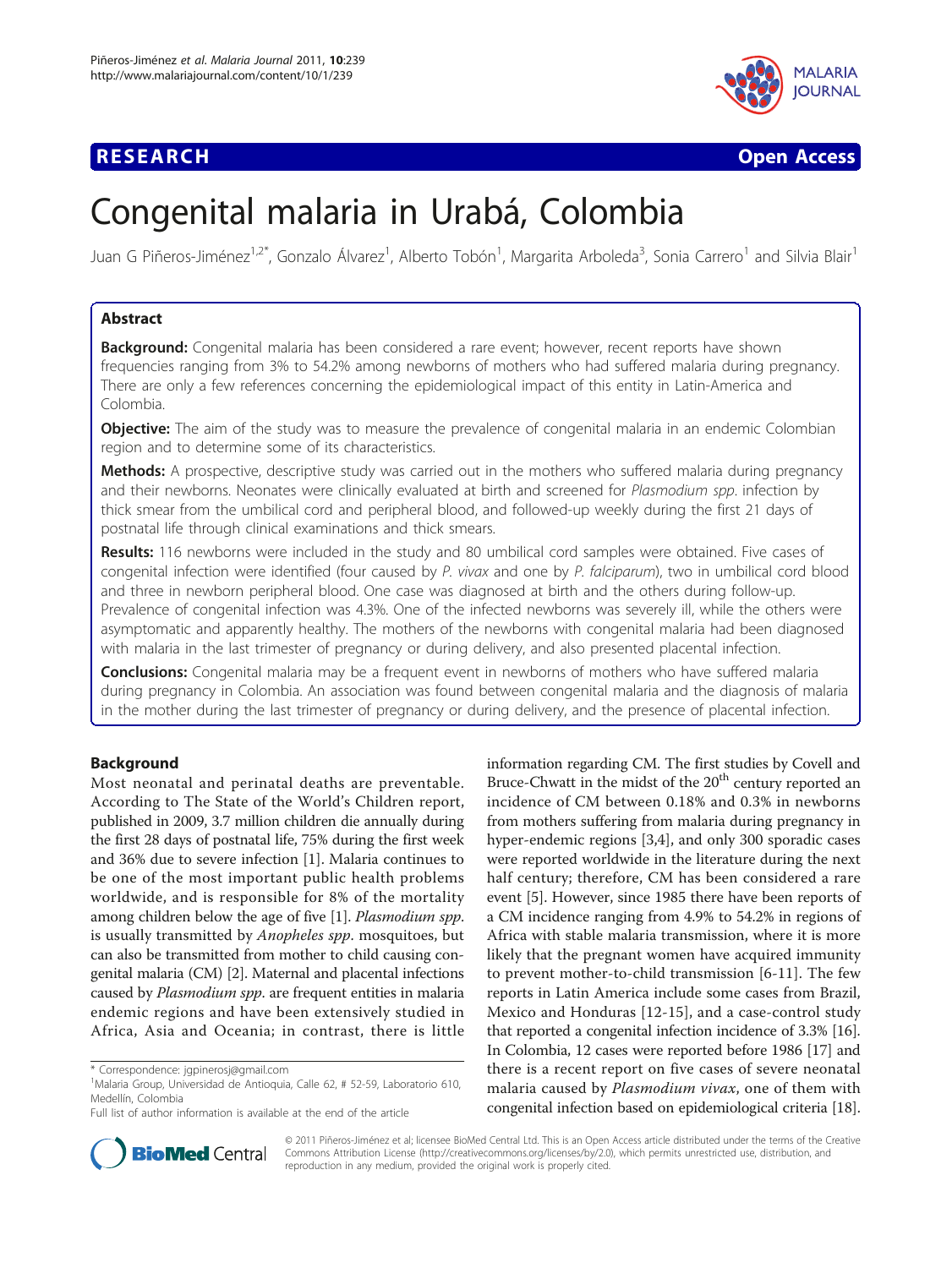Because no studies have been carried out to establish the magnitude of CM in malaria endemic regions in Colombia, this study was designed to evaluate the prevalence of CM in a high-endemic region in Colombia and to describe its clinical and epidemiological characteristics.

# Methods

### Study location

This investigation was carried out in the Caribbean region of Urabá (Department of Antioquia, Colombia). This region is close to the Panama border, with tropical rainforest ecosystems and a population of 509,409 people, most of them African descendants (51.5%) and under 25 years of age (59.0%). Banana growing and cattle farming are the main economic activities in this region [[19\]](#page-6-0). The study was conducted in the municipalities of Apartadó (7° 52' 40'' N; 76° 37' 44'' W), Carepa (7° 45' 12''N; 76° 39' 21''W), Turbo (8° 05' 42''N; 76° 44' 23''W) and Necoclí (8° 25' 39''N; 76° 46' 58''W). The annual incidence of malaria in the region was higher than 40 cases per 1,000 inhabitants during 1998-2007, with unstable transmission, and where more than 75% of reported cases were caused by P. vivax [[20](#page-6-0)]. An incidence of 4.1 cases of gestational malaria for each 1,000 live births has also been reported in this region [[21\]](#page-6-0).

# Study design and study population

This was a prospective, descriptive study that was part of a larger epidemiological study on gestational malaria that included 2,117 pregnant women and was carried out from 2005-2007 by the Malaria Group of the Universidad de Antioquia in Colombia. Pregnant women were screened for *Plasmodium spp*. infection by thick smear at each prenatal visit and during delivery, and/or when they consulted due to a febrile syndrome. At birth, newborns from mothers who had a diagnosis of malaria in pregnancy (MIP) were clinically assessed and thick smears from peripheral blood and umbilical cord were analysed for the presence of the parasite. Weekly clinical and parasitological follow-up was carried out for 21 days in newborns, according to the criteria proposed by Henrys for CM in unstable transmission areas [[22](#page-6-0)], such as this Latin-American region. The units of analysis were the newborns or the umbilical cords of mothers who had suffered MIP.

# Sample size

The appropriate sample size was calculated [[23](#page-6-0)] based on an annual average of 11,000 births [[24\]](#page-6-0), with a 10% estimated frequency of MIP ( $n = 1,650$  newborns from mothers with MIP), and a 7% expected frequency of CM. The calculated sample size was 95 units of analysis, and we added 20% more to make up for possible losses during the follow-up period. A total of 116 newborns were finally selected according to the following inclusion criteria: 1) child of a pregnant woman who had been diagnosed with Plasmodium infection during prenatal control and/or during delivery, 2) newborn residing in the municipalities where the study was carried out, and 3) informed consent from the mother or guardian for the newborn's participation in the study.

### **Definitions**

Congenital malaria: 1) newborn of a MIP mother with an infection caused by the same Plasmodium species at birth or during the 21-days follow-up period or 2) Plasmodium spp. infection of the umbilical cord [\[18\]](#page-6-0).

Adolescent: under 20 years of age [\[25\]](#page-6-0).

Low birth weight (LBW): less than  $2,500 \text{ g}$  [\[26](#page-6-0)].

Preterm birth (PB): birth before 37 weeks of gestation [[26\]](#page-6-0).

Small for gestational age: below the  $10<sup>th</sup>$  percentile of weight for gestational age, according to Lubchenco curves [\[26\]](#page-6-0).

Gestational age: determined by ultrasound or the first day of the mother's last menstrual period.

#### Thick smears

#### Peripheral blood thick smear

capillary puncture was performed and the first drop of blood was discarded; the following drops were used for diagnosis [[27\]](#page-6-0). Thick smears were stained with Field stain and read under a light microscope at 100× magnification. Parasitaemia was estimated against 200 leukocytes (8,000 leukocytes/μL, standard value) and was expressed as parasites/ $\mu$ L. *P. falciparum* parasitaemia was calculated counting ring forms, while P. vivax parasitaemia was calculated counting all asexual forms. A sample was considered negative if after the examination of 200 microscopic fields, no parasites were observed or when only P. falciparum gametocytes were observed [[28](#page-6-0)].

#### Umbilical cord thick smear

1 mL of blood was extracted from the umbilical vein during delivery [\[23\]](#page-6-0). Two thick smears were made and analysed using the same technique previously described [[28\]](#page-6-0).

#### Placental blood thick smear

placentas were cleaned with 50 mL of 0.9% saline solution. A  $1$ -cm<sup>3</sup> incision was made in a cotyledon close to the umbilical cord, from where placental blood samples were collected [[29](#page-6-0)].

#### Data collection

Newborn data from birth, physical exam and anthropometric measurements were registered in a standardized form (Latin-American Centre for Perinatology) [\[30\]](#page-6-0). Registered variables were gender, birth weight, height, cephalic perimeter, and the APGAR score at one and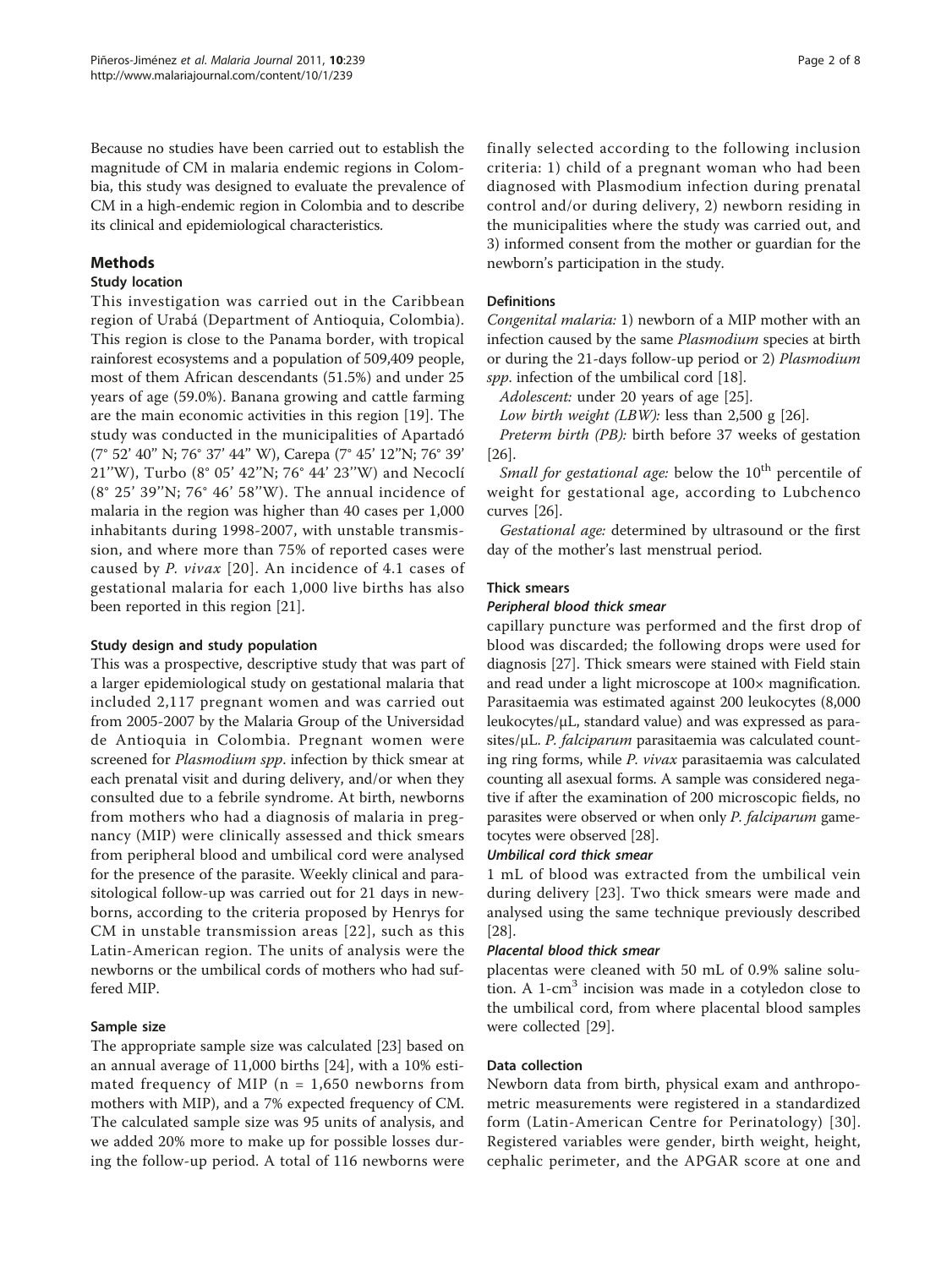five minutes after birth. Newborn health status was evaluated by a physician on a weekly basis, and thick blood smears were made from peripheral blood.

#### Statistical analysis

Statistical analyses were made with EpiInfo software, version 6.04 (Center for Disease Control and Prevention, USA; World Health Organization, Geneva, Switzerland). A descriptive analysis was made to summarise and present the information. Median and interquartile range (IQR) or mean and confidence interval were calculated for continuous variables (according to normal distribution of data), and absolute frequency and percentages were used for categorical variables. Mann Whitney's test and chi-squared test were used to compare maternal and neonatal characteristics between the newborn groups with and without CM. A significance level of 5% was chosen.

#### Ethical considerations

The project was approved by the Ethics Committee of the Faculty of Medicine, Universidad de Antioquia. The Colombian Ministry of Health research standards (resolution 008430/1993), the WHO ethical standards for research on human beings and the 2002 Helsinki declaration were taken into account. Informed consent was obtained from all the mothers of the newborns or from their legal guardians.

# Results

#### Findings in the mothers and newborns

From a total of 220 pregnant women who were diagnosed with MIP during prenatal control, only 157 gave birth in a health facility and were accessible; 116 of them were selected to be included in the study after fulfilling the criteria. The general characteristics of the mothers and newborns included ( $n = 116$ ) and not included ( $n = 41$ ) in the study are shown in Table [1.](#page-3-0) The only statistically significant difference between the mothers included and not included in the study was found in the median of years of residence in endemic areas ( $p = 0.024$ ), the other characteristics were similar.

37.9% of the mothers included in the study were adolescents and 6.4% were over 35 years of age; 21.8% were primigravida, 19.5% reported 3 or more previous pregnancies, and 69.8% had been living in malaria risk areas for 10 years or longer. 91.4% of the pregnant women were attending a prenatal care program with a median of 4 visits, 34.5% reported having at least one episode of malaria in the previous year, and 12.7% had PB; 9.1% of the newborns had LBW and 18.2% were small for gestational age.

One hundred and sixty-eight episodes of malaria (138 caused by P. vivax and 30 by P. falciparum) were diagnosed among the 116 mothers (average, 1.4 episodes per mother). The median for the gestational age at the time of diagnosis of the first malaria episode was 30.1 weeks (IQR: 22.2-35.8). Twenty-seven episodes of malaria were diagnosed in the mothers during delivery, 21 caused by P. vivax and six by P. falciparum; the median parasitaemia was 2,400 parasites/μL (IQR: 400-5,560).

#### Findings in the placenta

Ninety-four placental blood samples were obtained from the 116 mothers; 17 (18%) had Plasmodium infection  $(14 \ P.$  *vivax* and three P. *falciparum*) with a median parasitaemia of 200 parasites/μL (IQR: 80-920). Two mothers who were reported as negative for Plasmodium infection in peripheral blood samples during the prenatal control and delivery, had parasites in the placentas (one P. vivax and one P. falciparum).

#### Congenital malaria prevalence

Of the 80 blood samples collected from the umbilical cords at birth, two (2.5%) were positive for P. vivax. The 116 newborns were followed-up for  $20.5 \pm 1.1$  days with an average of  $2.8 \pm 1$  postnatal controls per neonate. During follow-up, three (2.6%) neonates were diagnosed with Plasmodium spp. infection; two by P. vivax (one at birth and one on day 14), and one by P. falciparum (on day 8). CM was diagnosed in five cases, for a prevalence of 4.3%, three diagnosed in the 116 newborns and two in the 80 umbilical cords. None of these results were positive in both units of analysis simultaneously.

# Characteristics of mothers and newborns with and without CM

There were no significant differences in the characteristics of mothers of newborns with and without CM ( $p > 0.05$ ) (Table [2\)](#page-3-0). The median age of mothers with newborns with CM was 23 years (IQR: 21.5-31), had a median of 1.0 for previous pregnancies (IQR: 1.0-3.5), and had attended at least four prenatal controls. The median episodes of malaria during the current pregnancy was 1.0 (IQR: 1.0- 1.5), and the median gestational age at the time of maternal malaria diagnosis was 30 weeks (IQR: 25.6-39.4). The median gestational age of the mothers of CM cases was 37.7 weeks (IQR: 37.3-40.3).

There were no significant differences in the anthropometric characteristics and neonatal adaptability among neonates with and without CM (Table [2\)](#page-3-0). Medians of weight, length and cephalic perimeter at birth of CM cases were 3,000 g (IQR: 2800-3400), 48 cm (IQR: 44-49.5) and 34 cm (IQR: 31.5-34), respectively; all these measurements were above the  $10<sup>th</sup>$  percentile according to the Lubchenco curves.

The mother of the congenital case caused by P. falciparum presented clinical and laboratory signs compatible with severe malaria (parasite count of 106,640 ring forms/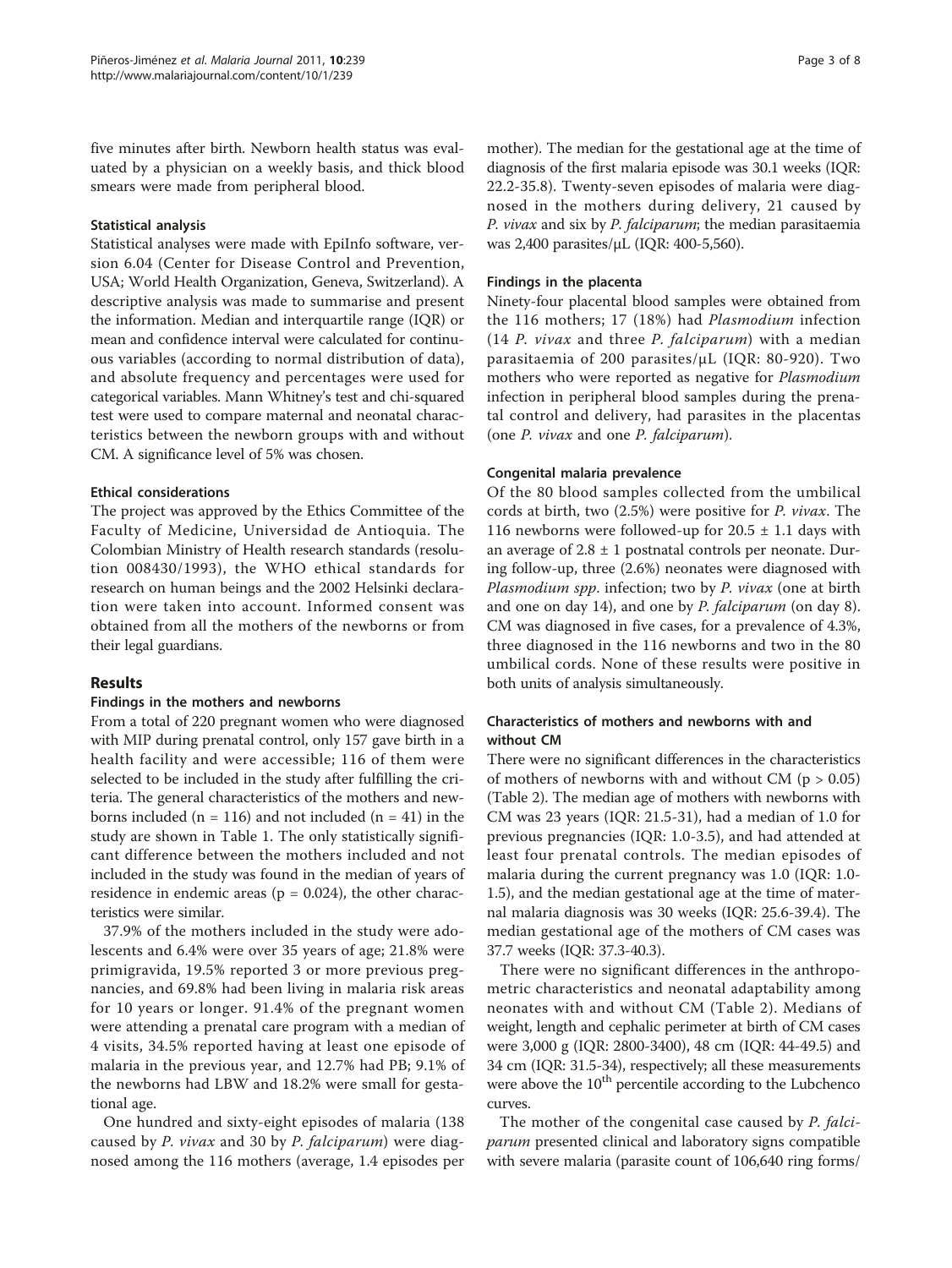| Variable                                     | Cases included in the study |                         | Cases not included in the study | <b>Mann-Whitney</b><br>p value |       |
|----------------------------------------------|-----------------------------|-------------------------|---------------------------------|--------------------------------|-------|
|                                              | $\mathsf{n}$                | 02<br>$(Q1 - Q3)$       | n                               | Q <sub>2</sub><br>$(Q1 - Q3)$  |       |
| Maternal age                                 | 115                         | 21<br>$(18 - 27)$       | 40                              | 22<br>$(18 - 28)$              | 0,845 |
| Maternal haemoglobin after week 20 (g/dL)    | 80                          | 11.5<br>$(10.1 - 2.0)$  | 21                              | 11.6<br>$(10.7 - 11.6)$        | 0,855 |
| Years of residence in malaria area           | 114                         | 18<br>$(10 - 23)$       | 41                              | 15<br>$(5 - 20)$               | 0,024 |
| Previous pregnancies                         | 116                         | 2<br>$(1-3)$            | 41                              | $(1-3)$                        | 0.91  |
| Episodes of malaria in the previous year     | 78                          | $\Omega$<br>$(0 - 1)$   | 33                              | $\Omega$<br>$(0 - 1)$          | 0,347 |
| Gestational age at birth                     | 109                         | 38.4<br>$(37.8 - 39.7)$ | 38                              | 39<br>$(37.7 - 40)$            | 0,055 |
| Neonatal weight                              | 115                         | 2875<br>$(2500 - 3425)$ | 39                              | 3005<br>$(2800 - 3400)$        | 0,280 |
| Neonatal length                              | 116                         | 48<br>$(47 - 50)$       | 40                              | 49<br>$(47 - 50)$              | 0,697 |
| APGAR at 1 minute                            | 112                         | 8<br>$(7 - 9)$          | 40                              | 8<br>$(8 - 9)$                 | 0,616 |
| Episodes of malaria during current pregnancy | 116                         | $(1 - 1)$               | 41                              | $(1 - 2)$                      | 0,166 |

<span id="page-3-0"></span>

|  |  | Table 1 General characteristics of the mothers and newborns included and not included in the study |  |  |  |  |  |  |  |  |  |  |  |  |
|--|--|----------------------------------------------------------------------------------------------------|--|--|--|--|--|--|--|--|--|--|--|--|
|--|--|----------------------------------------------------------------------------------------------------|--|--|--|--|--|--|--|--|--|--|--|--|

Q2: median Q1-Q3: quartil 1-quartil 3.

μL and spontaneous bleeding at venopuncture sites), and required hospitalization in a high complexity health institution in the immediate postpartum period. The mothers of the other CM cases, caused by P. vivax, were classified as having acute non-complicated malaria; three were diagnosed at the time of delivery and had concomitant placental infection, and one was diagnosed in the third trimester of pregnancy during the prenatal control (Table [3](#page-4-0)). All mothers and infected newborns received anti-malarial treatment according to the national protocols [[31](#page-6-0)].

Newborns with P. vivax infection in the umbilical cord (Table [3,](#page-4-0) case 1 and case 4) did not show infection in peripheral blood during follow-up or manifested clinical signs of active infection or severe disease; thus, no anti-

| Table 2 Maternal and neonatal characteristics of congenital and non-congenital malaria groups |  |  |
|-----------------------------------------------------------------------------------------------|--|--|
|-----------------------------------------------------------------------------------------------|--|--|

| <b>Variables</b>                                                             | Congenital malaria ( $n =$<br>5) | Non congenital malaria ( $n =$<br>111) | р<br>value |
|------------------------------------------------------------------------------|----------------------------------|----------------------------------------|------------|
| Maternal characteristics                                                     |                                  |                                        |            |
| Maternal age (years), median (Q1-Q3)                                         | 23 (21.5-31)                     | 22 (18-28)                             | 0.550      |
| Previous pregnancies, median (Q1-Q3)                                         | $1(1-3.5)$                       | $1(1-3)$                               | 0.676      |
| Years of residence in endemic areas, median (Q1-Q3)                          | 22 (10.5-28)                     | $15(5-19.5)$                           | 0.135      |
| Episodes of malaria in the previous year, median $(Q1-Q3)$                   | $0(0-0)$                         | $0(0-1)$                               | 0.340      |
| Episodes of malaria during current pregnancy, median (Q1-Q3)                 | $1(1-1.5)$                       | $1(1-2)$                               | 0,476      |
| Gestational age at the time of malaria diagnosis (weeks), median (Q1-<br>Q3) | 30 (25.6-39-4)                   | 30.3 (21.5-35.4)                       | 0.662      |
| Arterial hypertensive disorders during pregnancy, (%)                        | 25                               | 6.9                                    | $0.275*$   |
| Urinary tract infections, (%)                                                | $\Omega$                         | 26.3                                   | $0.570*$   |
| Preterm birth, (%)                                                           | 20                               | 11.3                                   | $0.470*$   |
| Neonatal characteristics                                                     |                                  |                                        |            |
| Weight (grams), median (Q1-Q3)                                               | 3000 (2800-3400)                 | 3200 (2200-3475)                       | 0.633      |
| Length (cm), median (Q1-Q3)                                                  | 48 (44-49.5)                     | 49 (47.5-50)                           | 0.406      |
| Cephalic perimeter (cm), median (Q1-Q3)                                      | 34 (31.5-34)                     | 34 (33-34)                             | 0.238      |
| APGAR at 1 minute, median (Q1-Q3)                                            | $8(5.5-9)$                       | $8(8-9)$                               | 0.477      |

\*Fisher's exact test, Q1-Q3: quartil 1-quartil 3.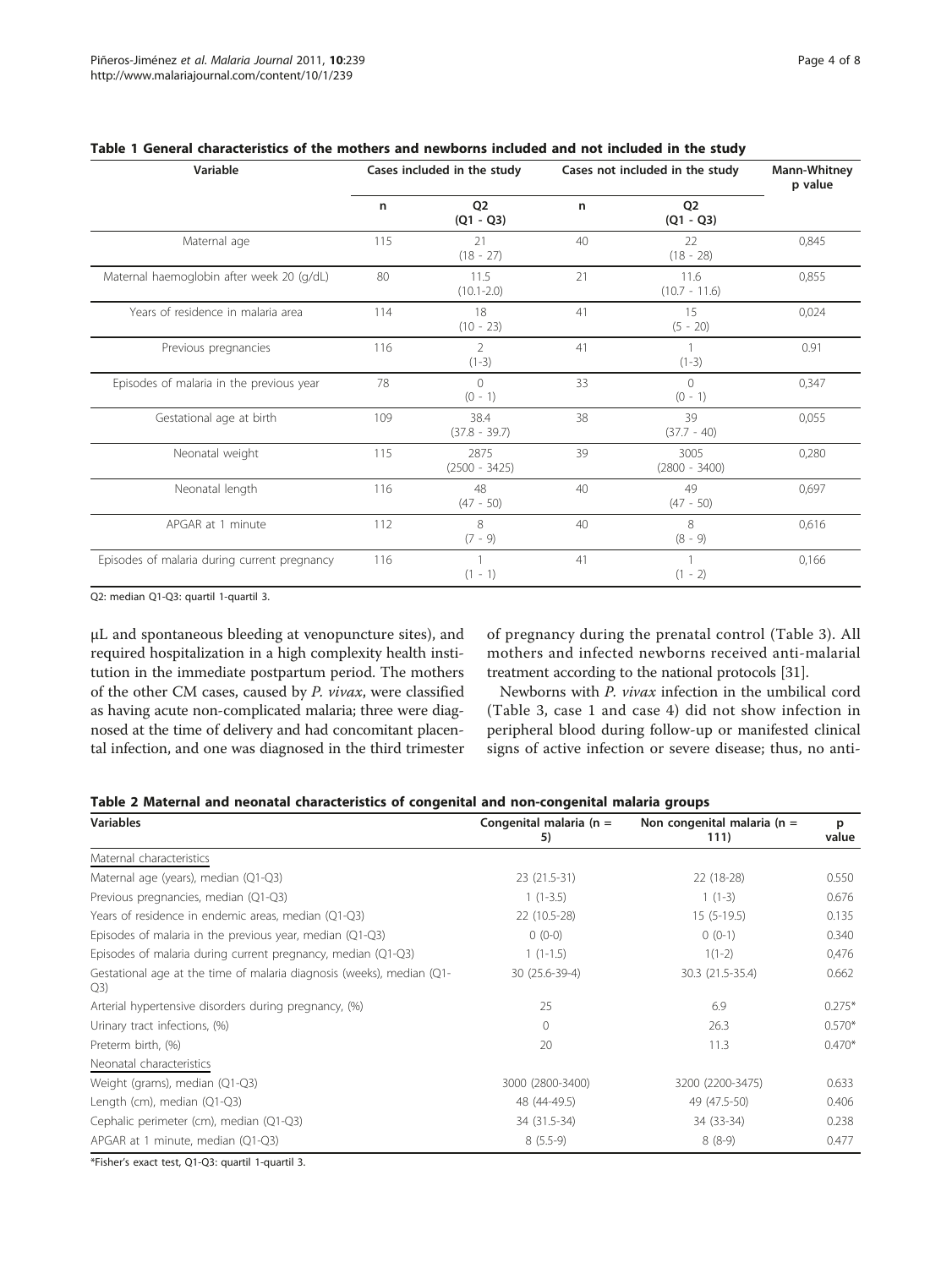#### <span id="page-4-0"></span>Table 3 Malaria and thick smear findings in CM cases

|                                                                            | Case 1                            | Case 2                            | Case 3                            | Case 4                            | Case 5            |
|----------------------------------------------------------------------------|-----------------------------------|-----------------------------------|-----------------------------------|-----------------------------------|-------------------|
| Malaria findings                                                           |                                   |                                   |                                   |                                   |                   |
| Episodes of maternal malaria                                               | 1 PV                              | 1 PV<br>1Pf                       | 1 PV                              | 1 PV                              | $1$ Pf            |
| Gestational age at malaria diagnosis (weeks +<br>days)                     | $37 + 2$                          | $Pf: 24 + 2$<br>$Pv: 40 + 2$      | $27 + 6$                          | $40 + 4$                          | 30                |
| Type of malaria syndrome in mothers                                        | acute<br>uncomplicated<br>malaria | acute<br>uncomplicated<br>malaria | acute<br>uncomplicated<br>malaria | acute<br>uncomplicated<br>malaria | severe<br>malaria |
| Clinical status of neonates at the time of<br>congenital malaria diagnosis | afebrile                          | afebril                           | afecrile                          | afebrile                          | severely ill      |
| Thick smear findings                                                       |                                   |                                   |                                   |                                   |                   |
| Maternal blood during delivery                                             | $PV$ (nd)                         | PV(560)                           | Neg.                              | PV(120)                           | Pf<br>(106640)    |
| Placental blood                                                            | Pv (920)                          | PV(440)                           | Neg.                              | PV(80)                            | Neg.              |
| Umbilical cord blood                                                       | Pv 1860)                          | Neg.                              | Neg.                              | PV(80)                            | Neg.              |
| Neonatal blood                                                             | Neg.                              | $PV(40)$ day 1                    | Pv (160) day 14                   | Neg.                              | Pf (120)<br>day 8 |

Pv: Plasmodium vivax, Pf: Plasmodium falciparum

( ) parasite/μL.

malarial treatment was administered. The P. falciparum CM case was severely ill since birth due to prematurity and to hyaline membrane disease (Table 3, case 5). During hospitalization in a neonatal intensive care unit, the newborn was diagnosed with early neonatal sepsis by Escherichia coli. The thick smear was negative at birth, but serial thick smears started on day 6 revealed P. falciparum infection on day 8 (120 rings/ $\mu$ L).

# **Discussion**

CM is one of the least known and studied adverse events of MIP [[2\]](#page-6-0). The present study is the first epidemiological report about CM in Colombia and could be considered as being one of the first for regions where P. vivax malaria is the most frequent specie. This study found a prevalence of CM of 4.3% among newborns from mothers with MIP in the Urabá region. Such frequency was similar to that found in Nigeria by Falade et al, who identified a 5.1% parasitaemia in samples from newborns whose mothers had suffered from MIP [[11](#page-6-0)], and to the prevalence of 3.3% (1/30) found by Fernández et al in Honduras in 2001 [[16](#page-6-0)], but greater than that reported by Alves et al in Brazil, who found just one case of CM in 2,781 cases of malaria between 1980 and 1994 in the Campinas region [\[15\]](#page-6-0). 80% (four out of five) of CM cases in this study were caused by P. vivax, the Plasmodium responsible for most of the malaria cases in the Americas [[32](#page-6-0)].

The umbilical cord and newborns were the units of analysis for obtaining such prevalence, and the first 21 days of life were defined as the time limit for obtaining samples. Although in P. falciparum hyper-endemic regions the first seven days of life are the limit to define an infection as congenital, we chose a time limit that

has been proposed for areas of low endemicity and unstable transmission, which is an accepted limit for infections caused by non P. falciparum species [[22\]](#page-6-0). One of cases was identified at postnatal day14, within the time limit, however it is not possible to guarantee that it was not caused by vector transmission of the parasite because we had no information on the control measures used to protect this neonate against malaria; the question remains on whether it was a postnatal infection, however if we consider the unstable and low malaria transmission rates of the study location, is not likely that this occurred. The CM case by P. falciparum was diagnosed at postnatal day 8, however this newborn was referred after birth to the Neonatal Care Unit located in a non-endemic area, so we consider it was indeed a case of CM.

Positive umbilical cords and neonatal peripheral blood samples from units of analysis were included for calculating the prevalence, and all complete or partial units formed the denominator. It became evident in this study that obtaining samples from these two sites was essential for diagnosing CM and determining the magnitude of this disease. If the units of analysis were divided according to sample site, a prevalence of 2.5% (2/80) and of 2.6% (3/116) would have been obtained for malaria positive samples from the umbilical cord and neonatal peripheral blood, respectively.

The prevalence of CM reported here was obtained using thick smear as the diagnostic test; however, a greater prevalence might have been found if more sensitive techniques, such as PCR, had been used. Kamwendo et al and, recently, Mwangoka et al have found in P. falciparum endemic regions that when using thick smears to diagnose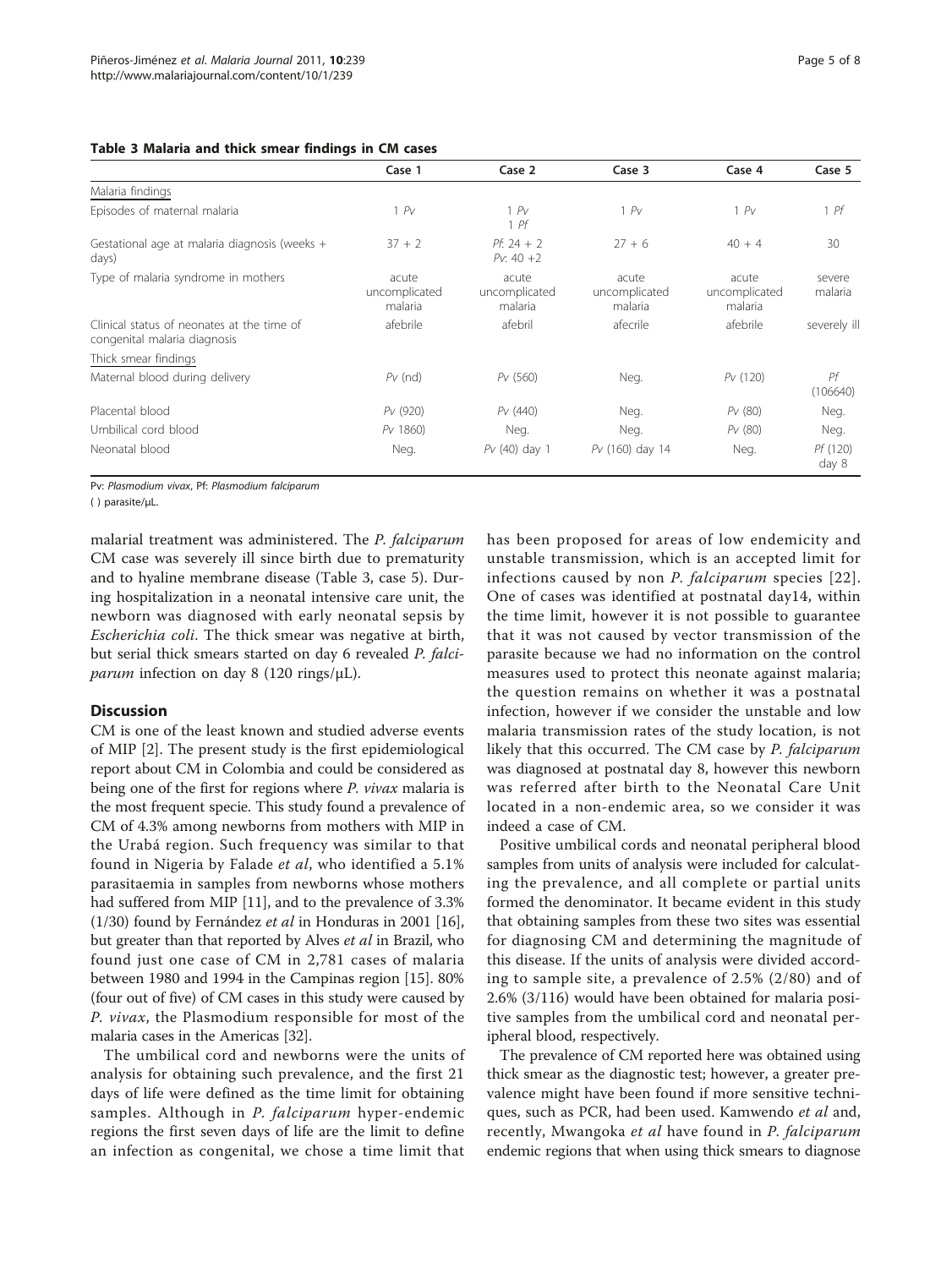malaria from umbilical cord samples, the frequencies range from 0.4% to 6.0%, and when PCR is used the frequencies increase to 20% to 61% for samples taken from the same site [\[33,34](#page-6-0)].

Low parity, fever during the last trimester of gestation, maternal malaria at birth, placental infection by Plasmodium spp. and low socioeconomic level have all been associated with greater CM frequency [\[11](#page-6-0),[35,36\]](#page-6-0). Age of pregnant mother and maternal infection by HIV have been associated with greater Plasmodium trans-placental transmission risk, with a higher infection frequency and placental damage [[37-40\]](#page-6-0). Falade et al in 2002, highlighted the strong relationship between maternal parasitaemia at birth and positive placental samples with congenital infection [[11\]](#page-6-0).

The study identified four cases of CM, three by P. vivax and one by P. falciparum, where the mothers had malaria during delivery; placental infection was also found in the three CM cases by P. vivax. The other mother had P. vivax malaria 10 weeks before giving birth. A previous report by our group on neonatal malaria (where vertical P. vivax transmission was suspected), showed that two of the four positive mothers were in their first or second gestation [[18](#page-6-0)]; the present study found that three (60%) of the five mothers of the CM cases were secundiparous. In contrast to other reports [\[18](#page-6-0),[41\]](#page-6-0), the mothers of the CM cases in the present study were older than 20 years of age.

LBW has been associated with infection by P. falciparum during pregnancy and at birth, which is explained by a combination of intrauterine growth restriction and PB [[42](#page-6-0)] in both high and low malaria transmission regions, accompanied by almost a four-fold increased risk when there has been placental infection [[41](#page-6-0)]. In this study, only the newborn infected by P. falciparum weighed less than 2,500 grams and was born at week 30 of gestation. Such PB could have been due to the mother presenting P. falciparum infection at birth. Infection by this species has been associated with a greater risk of PB due to the magnitude of the induced inflammatory response. Many reports have associated LBW with MIP caused by P. falciparum [\[41](#page-6-0)], but only a few have shown the effect of the infection by P. vivax on birth weight. Nosten et al reported an increased risk of LBW associated with P. vivax infection [[43](#page-6-0)]. The absence of LBW in CM cases of mothers with MIP by this specie was notable in this report; this could be explained because the infection occurred at the end of the gestation and the gestations went to full term. Anthropometric measurements in all newborns, including the premature case, were appropriate for the gestational age.

In low endemic and unstable transmission areas the acquisition of immunity against *Plasmodium spp*. is difficult and incomplete, so there is little passage of antibodies through the placenta [[41\]](#page-6-0). In this scenario, the clinical

manifestations of a CM case are usually fever accompanied by irritability, anorexia, hepatosplenomegaly, haemolytic anaemia and ichtericia [[14,18,44\]](#page-6-0). In contrast, in high endemic and stable transmission regions where it is considered that the opposite is true, signs and symptoms of active infection are infrequent [[45,46\]](#page-6-0).

This study location had unstable transmission of malaria, which has thus hampered the induction of effective immunity against the parasite. In contrast to a previous report on cases of neonatal malaria by P. vivax in the same region, in which the newborns presented severe disease [\[18\]](#page-6-0), in the present study the CM cases by this specie were asymptomatic. This difference could have been due to the infections being identified during the pre-clinical phase as a consequence of active search, and to a timely treatment.

The newborn with CM by P. falciparum presented a very serious disease requiring treatment in a neonatal intensive care unit outside the endemic zone. Other conditions including sepsis by Escherichia coli, hyaline membrane disease and PB converged in this patient and can explain the extreme severity of the clinical picture. Research in severe malaria has shown that some cases of extreme clinical severity in both children and adults can be explained by co-infection with bacterial agents [[47](#page-7-0)] which, even in the case of Gram negative bacteraemia, have been reported as increasing the risk of death from malaria [[48,49](#page-7-0)].

#### Conclusions

1) CM is a frequent event in newborns of mothers who have had malaria during pregnancy in a coastal region of Colombia;

2) The main maternal characteristics in these cases of CM were having malaria during the last trimester or during delivery, and placental infection.

#### Acknowledgements

The authors would like to thank the personnel from the local hospitals, the ETV control programmes and the secretariats of health of the municipalities participating in the study. Also, the field personnel from the Malaria Group at the Universidad de Antioquia, the personnel from the Antonio Roldán Betancur Institute of Tropical Medicine at the Instituto de Ciencias de la Salud (ICMT-CES), doctor Armando Galeano from the Antioquia District Health Department and doctor Jaime Carmona-Fonseca for their support for the study, and to the mothers and newborn babies who participated in this study.

#### Financing

This study was financed by the Colombian Science, Technology and Innovation Department (COLCIENCIAS) within the framework of the Gestational and Congenital Malaria in Urabá project (1115-04-17041), the Antioquia District Health Department and the Universidad de Antioquia.

#### Author details

<sup>1</sup>Malaria Group, Universidad de Antioquia, Calle 62, # 52-59, Laboratorio 610, Medellín, Colombia. <sup>2</sup>Doctorado Interfacultades en Salud Pública, Universidad Nacional de Colombia, Bogotá, Colombia. <sup>3</sup>Instituto de Medicina Tropical Antonio Roldán Betancur-CES, Apartadó, Colombia.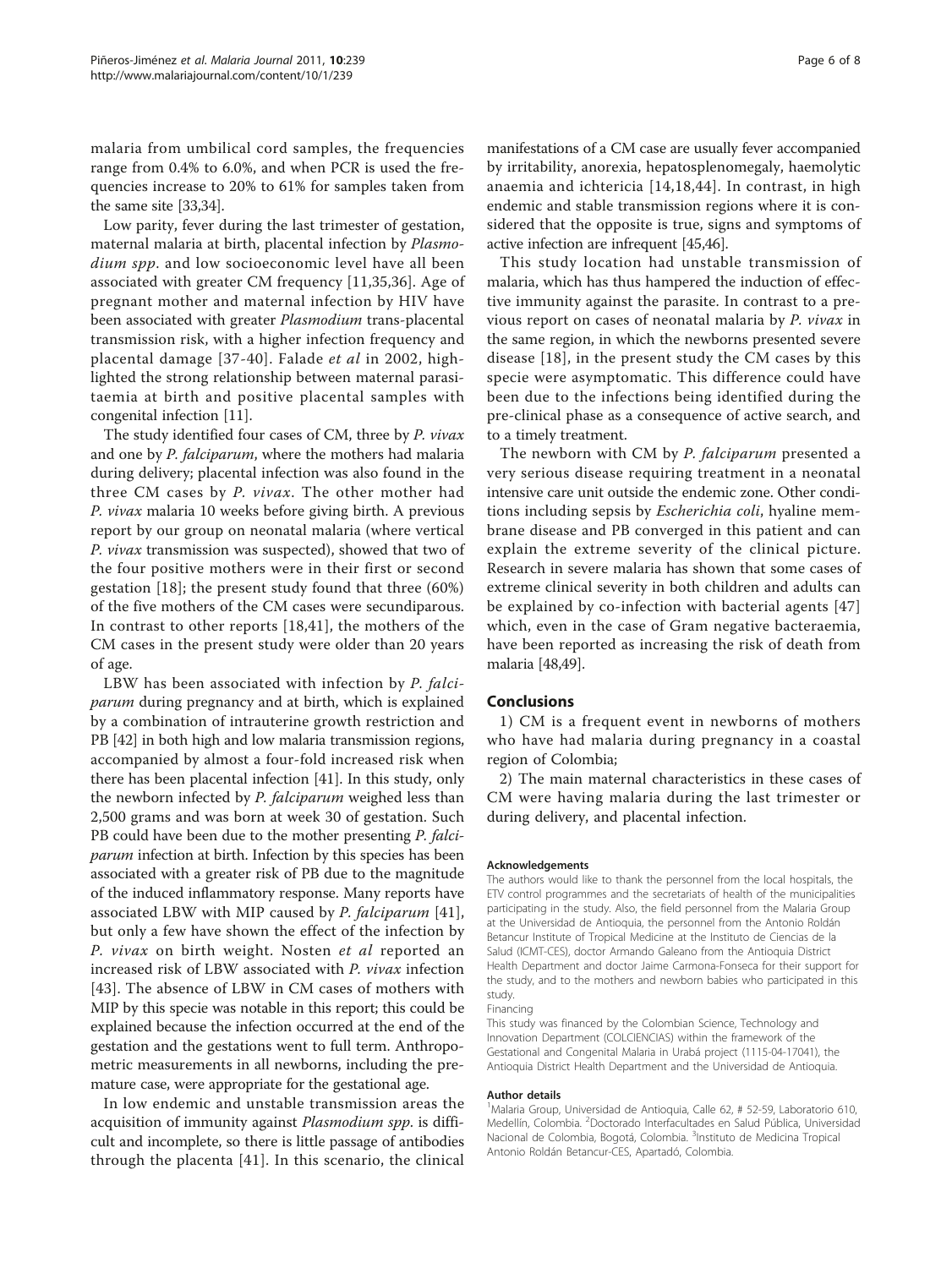#### <span id="page-6-0"></span>Authors' contributions

JGPJ: conceiving and designing the research proposal, analysing the data and writing the manuscript; GA: analysing the data and writing the manuscript; AT: designing the investigation, coordinating the field research and critically reviewing the manuscript; MA: designing the research, acquiring the data and critically reading the manuscript; SC: acquiring the data and critically reading the manuscript; SB: conceiving and designing the research proposal, interpreting the data and writing the manuscript. All authors read and approved the final manuscript.

#### Competing interests

The authors declare that they have no competing interests.

#### Received: 8 October 2010 Accepted: 16 August 2011 Published: 16 August 2011

#### References

- Fondo de las Naciones Unidas para la Infancia-UNICEF: Estado Mundial de la Infancia 2009. 2010 [[http://www.unicef.org/spanish/sowc09/report/](http://www.unicef.org/spanish/sowc09/report/report.php) [report.php\]](http://www.unicef.org/spanish/sowc09/report/report.php).
- 2. Menendez C, Mayor A: [Congenital malaria: the least known consequence](http://www.ncbi.nlm.nih.gov/pubmed/17483042?dopt=Abstract) [of malaria in pregnancy.](http://www.ncbi.nlm.nih.gov/pubmed/17483042?dopt=Abstract) Semin Fetal Neonatal Med 2007, 12:207-213.
- 3. Covell G: [Congenital malaria.](http://www.ncbi.nlm.nih.gov/pubmed/14817831?dopt=Abstract) Trop Dis Bull 1950, 47:1147-1167.
- 4. Bruce-Chwatt LJ: [Malaria in African infants and children in southern](http://www.ncbi.nlm.nih.gov/pubmed/12986705?dopt=Abstract) [Nigeria.](http://www.ncbi.nlm.nih.gov/pubmed/12986705?dopt=Abstract) Ann Trop Med Parasitol 1952, 46:173-200.
- 5. Piñeros J, Blair S: Malaria y gestación. Infectio 2002, 6:168-176.
- 6. Uneke CJ: Congenital Plasmodium falciparum [malaria in sub-Saharan](http://www.ncbi.nlm.nih.gov/pubmed/17549517?dopt=Abstract) [Africa: a rarity or frequent occurrence?](http://www.ncbi.nlm.nih.gov/pubmed/17549517?dopt=Abstract) Parasitol Res 2007, 101:835-842.
- 7. Lehner PJ, Andrews CJ: [Congenital malaria in Papua New Guinea.](http://www.ncbi.nlm.nih.gov/pubmed/3256983?dopt=Abstract) Trans R Soc Trop Med Hyg 1988, 82:822-826.
- 8. Larkin GL, Thuma PE: [Congenital malaria in a hyperendemic area.](http://www.ncbi.nlm.nih.gov/pubmed/1951868?dopt=Abstract) Am J Trop Med Hyg 1991, 45:587-592.
- 9. Obiajunwa PO, Owa JA, Adeodu OO: [Prevalence of congenital malaria in](http://www.ncbi.nlm.nih.gov/pubmed/15980030?dopt=Abstract) [Ile-Ife, Nigeria.](http://www.ncbi.nlm.nih.gov/pubmed/15980030?dopt=Abstract) J Trop Pediatr 2005, 51:219-222.
- 10. Mukhtar MY, Lesi FE, Iroha EU, Egri-Okwaji MT, Mafe AG: [Congenital](http://www.ncbi.nlm.nih.gov/pubmed/15927946?dopt=Abstract) [malaria among inborn babies at a tertiary centre in Lagos, Nigeria.](http://www.ncbi.nlm.nih.gov/pubmed/15927946?dopt=Abstract) J Trop Pediatr 2006, 52:19-23.
- 11. Falade C, Mokuolu O, Okafor H, Orogade A, Falade A, Adedoyin O, Oguonu T, Aisha M, Hamer DH, Callahan MV: [Epidemiology of congenital](http://www.ncbi.nlm.nih.gov/pubmed/17956542?dopt=Abstract) [malaria in Nigeria: a multi-centre study.](http://www.ncbi.nlm.nih.gov/pubmed/17956542?dopt=Abstract) Trop Med Int Health 2007, 12:1279-1287.
- 12. Fernandez-Torrano M: [\[Congenital malaria. Presentation of 3 cases\].](http://www.ncbi.nlm.nih.gov/pubmed/3285854?dopt=Abstract) Bol Med Hosp Infant Mex 1988, 45:36-41.
- 13. Diaz R, Funes J, Becerra J, Pineda C, Méndez N: Malaria congenital: report de un caso y revisión de literatura. Rev Med Hondur 1995, 63:117-119.
- 14. Marques HH, Vallada MG, Sakane PT, Boulos M: [Congenital malaria. Case reports and a brief review of literature]. J Pediatr (Rio J) 1996, 72:103-105.
- 15. Alves MJ, Rangel O, De Souza SS: [\[Malaria in the region of Campinas, Sao](http://www.ncbi.nlm.nih.gov/pubmed/10881119?dopt=Abstract) [Paulo, Brazil, 1980 to 1994\].](http://www.ncbi.nlm.nih.gov/pubmed/10881119?dopt=Abstract) Rev Soc Bras Med Trop 2000, 33:53-60.
- 16. Fernández R, García Y, Alger J: Malaria y gestación: observaciones clínicoepidemiológicas en dos zonas geográficas de Honduras. Rev Med Hondur 2001, 69:8-18.
- 17. Piñeros J: [Congenital Malaria.](http://www.ncbi.nlm.nih.gov/pubmed/21845753?dopt=Abstract) In Tópicos selectos de infectología. Edited by: Carmona-Fonseca J. Medellín: Universidad de Antioquia; 2002:.
- 18. Pineros-Jimenez JG, Arboleda M, Jaramillo JC, Blair S: [\[Report of five cases](http://www.ncbi.nlm.nih.gov/pubmed/19462553?dopt=Abstract) of severe neonatal Plasmodium vivax [malaria in Urabá, Colombia\].](http://www.ncbi.nlm.nih.gov/pubmed/19462553?dopt=Abstract) Biomedica 2008, 28:471-479.
- 19. Departamento Administrativo Nacional de Estadística-DANE: Censo General de Colombia 2005. 2010 [\[http://www.dane.gov.co/censo/files/](http://www.dane.gov.co/censo/files/libroCenso2005nacional.pdf) [libroCenso2005nacional.pdf\]](http://www.dane.gov.co/censo/files/libroCenso2005nacional.pdf).
- 20. Dirección Seccional de Salud de Antioquia: Enfermedades transmitidas por vectores 2000-2010 por municipio. 2010 [[http://www.dssa.gov.co/](http://www.dssa.gov.co/index.php/estadisticas/eventos-de-salud-publica) [index.php/estadisticas/eventos-de-salud-publica](http://www.dssa.gov.co/index.php/estadisticas/eventos-de-salud-publica)].
- 21. Arismendi-Solano M: Magnitud de la malaria gestacional en el Urabá Antioqueño 2000-2005. 2010 [[http://tesis.udea.edu.co/dspace/bitstream/](http://tesis.udea.edu.co/dspace/bitstream/10495/432/1/MagnitudMalariaGestacionalUraba.pdf) [10495/432/1/MagnitudMalariaGestacionalUraba.pdf\]](http://tesis.udea.edu.co/dspace/bitstream/10495/432/1/MagnitudMalariaGestacionalUraba.pdf).
- 22. Henrys D: [A propósito de un caso de paludismo congénito en](http://www.ncbi.nlm.nih.gov/pubmed/21824117?dopt=Abstract) [Thomonde, Haití.](http://www.ncbi.nlm.nih.gov/pubmed/21824117?dopt=Abstract) Acta Médica Dominicana 1983, 6:216-8.
- 23. Lwanga S, Lameshow S: [Determinación del tamaño muestral en los](http://www.ncbi.nlm.nih.gov/pubmed/21845351?dopt=Abstract) [estudios sanitarios.](http://www.ncbi.nlm.nih.gov/pubmed/21845351?dopt=Abstract) Manual práctico Geneva: World Health Organization; 2001.
- 24. Gobernación de Antioquia: Anuario Estadístico de Antioquia 2007. 2008 [[http://www.antioquia.gov.co/antioquia-v1/organismos/planeacion/anuario-](http://www.antioquia.gov.co/antioquia-v1/organismos/planeacion/anuario-2007/index.htm)[2007/index.htm](http://www.antioquia.gov.co/antioquia-v1/organismos/planeacion/anuario-2007/index.htm)].
- 25. World Health Organization: Growing in confidence: programming for adolescent health and development: lessons from eight countries Geneva: WHO press; 2002.
- 26. World Health Organization: Managing complications in pregnancy and childbirth: a guide for midwives and doctor Geneva: WHO press; 2000.
- 27. Tobian AA, Mehlotra RK, Malhotra I, Wamachi A, Mungai P, Koech D, Ouma J, Zimmerman P, King CL: [Frequent umbilical cord-blood and](http://www.ncbi.nlm.nih.gov/pubmed/10915089?dopt=Abstract) [maternal-blood infections with](http://www.ncbi.nlm.nih.gov/pubmed/10915089?dopt=Abstract) Plasmodium falciparum, P. malariae and P. ovale [in Kenya.](http://www.ncbi.nlm.nih.gov/pubmed/10915089?dopt=Abstract) J Infect Dis 2000, 182:558-563.
- 28. Lopez-Antuñano F, Schmunis G: Diagnóstico de malaria. Washington: Organización Panamericana de la Salud; 1988.
- 29. Kassberger F, Birkenmaier A, Khattab A, Kremsner PG, Klinkert MQ: [PCR](http://www.ncbi.nlm.nih.gov/pubmed/12444458?dopt=Abstract) typing of Plasmodium falciparum [in matched peripheral, placental and](http://www.ncbi.nlm.nih.gov/pubmed/12444458?dopt=Abstract) [umbilical cord blood.](http://www.ncbi.nlm.nih.gov/pubmed/12444458?dopt=Abstract) Parasitol Res 2002, 88:1073-1079.
- 30. CLAP/SMR-OPS/OMS: Historia clínica perinatal: instrucciones de llenado y definición de terminos. 2005 [\[http://www.clap.ops-oms.org/web\\_2005/](http://www.clap.ops-oms.org/web_2005/BOLETINES%20Y%20NOVEDADES/EDICIONES%20DEL%20CLAP/CLAP%201563.pdf) [BOLETINES%20Y%20NOVEDADES/EDICIONES%20DEL%20CLAP/CLAP%](http://www.clap.ops-oms.org/web_2005/BOLETINES%20Y%20NOVEDADES/EDICIONES%20DEL%20CLAP/CLAP%201563.pdf) [201563.pdf\]](http://www.clap.ops-oms.org/web_2005/BOLETINES%20Y%20NOVEDADES/EDICIONES%20DEL%20CLAP/CLAP%201563.pdf).
- 31. República de Colombia, Ministerio de Salud, Dirección General de Promoción y Prevención: Guía de atención de malaria. 2000, Norma técnica 31/03/2000, República de Colombia, Diario Oficial 43.956, Bogotá.
- 32. World Health Organization: World Malaria Report 2008 2009 [\[http://apps.](http://apps.who.int/malaria/wmr2008/malaria2008.pdf) [who.int/malaria/wmr2008/malaria2008.pdf\]](http://apps.who.int/malaria/wmr2008/malaria2008.pdf).
- 33. Kamwendo DD, Dzinjalamala FK, Snounou G, Kanjala MC, Mhango CG, Molyneux ME, Rogerson SJ: Plasmodium falciparum[: PCR detection and](http://www.ncbi.nlm.nih.gov/pubmed/12055802?dopt=Abstract) [genotyping of isolates from peripheral, placental, and cord blood of](http://www.ncbi.nlm.nih.gov/pubmed/12055802?dopt=Abstract) [pregnant Malawian women and their infants.](http://www.ncbi.nlm.nih.gov/pubmed/12055802?dopt=Abstract) Trans R Soc Trop Med Hyg 2002, 96:145-149.
- 34. Mwangoka GW, Kimera SI, Mboera LE: Congenital [Plasmodium falciparum](http://www.ncbi.nlm.nih.gov/pubmed/18598342?dopt=Abstract) [infection in neonates in Muheza district, Tanzania.](http://www.ncbi.nlm.nih.gov/pubmed/18598342?dopt=Abstract) Malar J 2008. 7:117.
- 35. Okafor UH, Oguonu T, Onah HE: [Risk factors associated with congenital](http://www.ncbi.nlm.nih.gov/pubmed/17071423?dopt=Abstract) [malaria in Enugu, south eastern Nigeria.](http://www.ncbi.nlm.nih.gov/pubmed/17071423?dopt=Abstract) J Obstet Gynaecol 2006, 26:612-616.
- 36. Runsewe-Abiodun IT, Ogunfowora OB, Fetuga BM: [Neonatal malaria in](http://www.ncbi.nlm.nih.gov/pubmed/16768801?dopt=Abstract) Nigeria–[a 2 year review.](http://www.ncbi.nlm.nih.gov/pubmed/16768801?dopt=Abstract) BMC Pediatr 2006, 6:19.
- 37. Perrault SD, Hajek J, Zhong K, Owino SO, Sichangi M, Smith G, Shi YP, Moore JM, Kain KC: [Human immunodeficiency virus co-infection](http://www.ncbi.nlm.nih.gov/pubmed/19141849?dopt=Abstract) [increases placental parasite density and trans-placental malaria](http://www.ncbi.nlm.nih.gov/pubmed/19141849?dopt=Abstract) [transmission in western Kenya.](http://www.ncbi.nlm.nih.gov/pubmed/19141849?dopt=Abstract) Am J Trop Med Hyg 2009, 80:119-125.
- 38. Steketee RW, Wirima JJ, Slutsker L, Roberts JM, Khoromana CO, Heymann DL, Breman JG: [Malaria parasite infection during pregnancy](http://www.ncbi.nlm.nih.gov/pubmed/8702018?dopt=Abstract) [and at delivery in mother, placenta, and newborn: efficacy of](http://www.ncbi.nlm.nih.gov/pubmed/8702018?dopt=Abstract) [chloroquine and mefloquine in rural Malawi.](http://www.ncbi.nlm.nih.gov/pubmed/8702018?dopt=Abstract) Am J Trop Med Hyg 1996, 55(1 suppl):24-32.
- 39. Ter kuile FO, Parise ME, Verhoeff FH, Udhayakumar V, Newman RD, Van Eijk AM, Rogerson SJ, Steketee RW: [The burden of co-infection with](http://www.ncbi.nlm.nih.gov/pubmed/15331818?dopt=Abstract) [human immunodeficiency virus type 1 and malaria in pregnant women](http://www.ncbi.nlm.nih.gov/pubmed/15331818?dopt=Abstract) [in sub-Saharan Africa.](http://www.ncbi.nlm.nih.gov/pubmed/15331818?dopt=Abstract) Am J Trop Med Hyg 2004, 71(2 suppl):41-54.
- 40. Uneke CJ: [Impact of placental](http://www.ncbi.nlm.nih.gov/pubmed/18299721?dopt=Abstract) Plasmodium falciparum malaria on [pregnancy and perinatal outcome in sub-Saharan Africa: ii: effects of](http://www.ncbi.nlm.nih.gov/pubmed/18299721?dopt=Abstract) [placental malaria on perinatal outcome; malaria and HIV.](http://www.ncbi.nlm.nih.gov/pubmed/18299721?dopt=Abstract) Yale J Biol Med 2007, 80:95-103.
- 41. Desai M, Ter Kuile FO, Nosten F, Mcgready R, Asamoa K, Brabin B, Newman RD: [Epidemiology and burden of malaria in pregnancy.](http://www.ncbi.nlm.nih.gov/pubmed/17251080?dopt=Abstract) Lancet Infect Dis 2007, 7:93-104.
- 42. Kalanda BF, Verhoeff FH, Chimsuku L, Harper G, Brabin BJ: [Adverse birth](http://www.ncbi.nlm.nih.gov/pubmed/16255832?dopt=Abstract) [outcomes in a malarious area.](http://www.ncbi.nlm.nih.gov/pubmed/16255832?dopt=Abstract) Epidemiol Infect 2006, 134:659-666.
- 43. Nosten F, Mcgready R, Simpson JA, Thwai KL, Balkan S, Cho T, Hkirijaroen L, Looareesuwan S, White NJ: Effects of [Plasmodium vivax](http://www.ncbi.nlm.nih.gov/pubmed/10470698?dopt=Abstract) malaria in [pregnancy.](http://www.ncbi.nlm.nih.gov/pubmed/10470698?dopt=Abstract) Lancet 1999, 354:546-549.
- 44. Lesko CR, Arguin PM, Newman RD: [Congenital malaria in the United](http://www.ncbi.nlm.nih.gov/pubmed/17984408?dopt=Abstract) [States: a review of cases from 1966 to 2005.](http://www.ncbi.nlm.nih.gov/pubmed/17984408?dopt=Abstract) Arch Pediatr Adolesc Med 2007, 161:1062-1067.
- 45. Valecha N, Bhatia S, Mehta S, Biswas S, Dash AP: [Congenital malaria with](http://www.ncbi.nlm.nih.gov/pubmed/17430603?dopt=Abstract) [atypical presentation: a case report from low transmission area in India.](http://www.ncbi.nlm.nih.gov/pubmed/17430603?dopt=Abstract) Malar 1 2007 **6:**43
- 46. Wiwanitkit V: [Congenital malaria in Thailand, an appraisal of previous](http://www.ncbi.nlm.nih.gov/pubmed/17168974?dopt=Abstract) [cases.](http://www.ncbi.nlm.nih.gov/pubmed/17168974?dopt=Abstract) Pediatr Int 2006, 48:562-565.